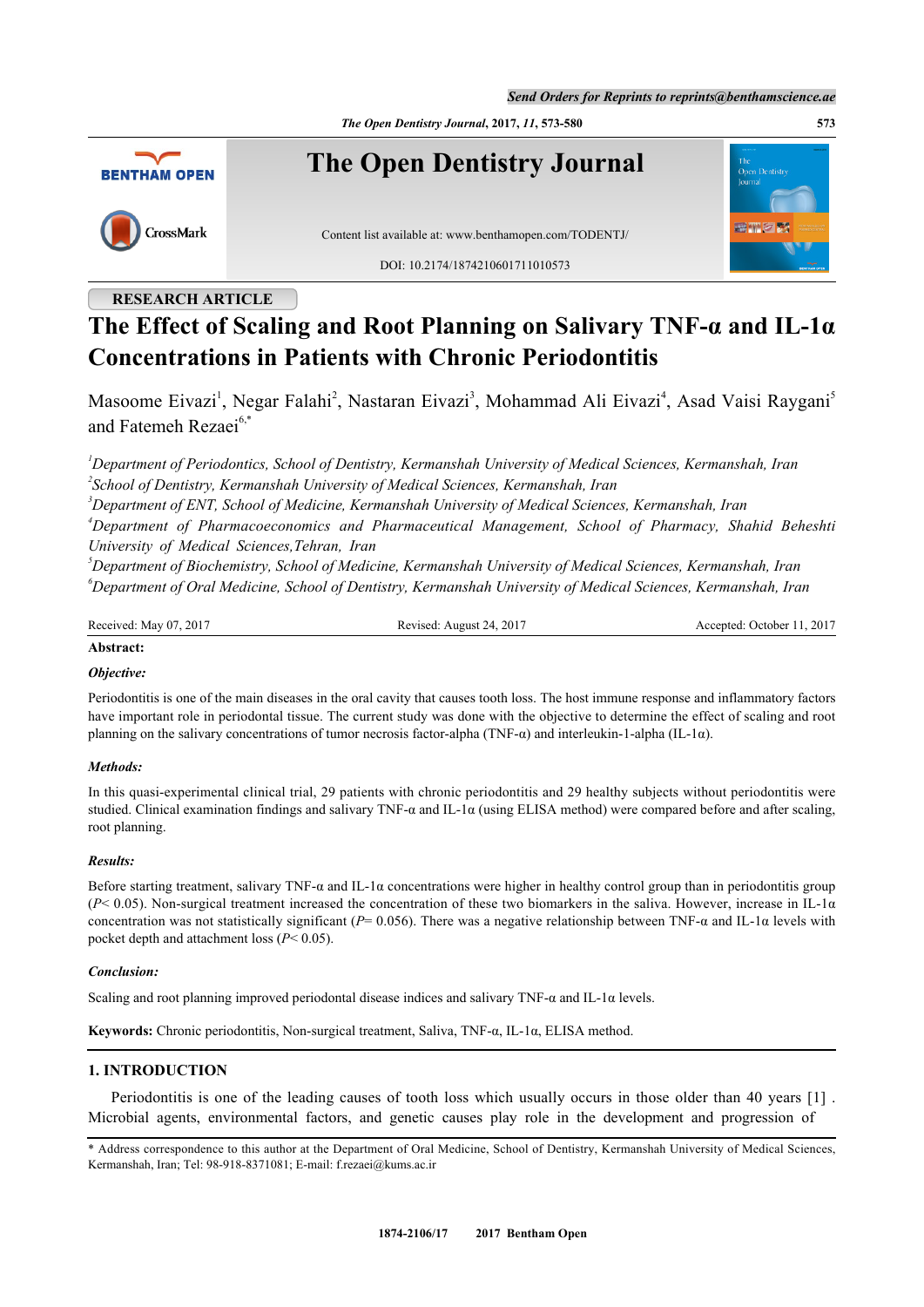periodontitis [[2\]](#page-5-1). Evidence shows that the prevalence of periodontitis varies globally. In Asian countries, this condition has been reported to be more prevalent and more severe [[3\]](#page-5-2). Periodontitis affects about 50% of adult population in the US who age more than 30 years. The prevalence of periodontitis increases with aging[[4\]](#page-5-3). Periodontitis is more common in males and also it is more severe in cigarette smokers [[5,](#page-5-4) [6\]](#page-5-5). Periodontitis is not just a common oral disease. It reflects persistent immune system activation and is associated with conditions such as vascular diseases, and increased risk of cardiovascular diseases, diabetes, rheumatoid arthritis, and premature delivery [[7](#page-5-6) - [11\]](#page-5-7). Periodontitis risk factors include pathogens, lifestyle, psycho-social factors, chronic diseases, and genetic factors [\[12](#page-5-8)]. It is now widely accepted that main pathogenesis behind periodontitis is a polymicrobial process [[13\]](#page-5-9). Gingival epithelial cells secrete inflammatory cytokines such as tumor necrosis factor-alpha (TNF-α), interleukin-1-alpha (IL-1α), IL-1β, TNFβ, IL-8, and IL-6 in response to pathogens [\[14](#page-5-10)].

Even though immune system activity to oppose pathogen factors is necessary, irregular immune system activation can result in chronic inflammation and consequently cause gradual destruction of periodontal tissues [[15\]](#page-5-11). Imbalanced immune system response can be elicited due to genetic and epidemiologic factors such as gender, age, cigarette smoking, and systemic diseases [[16](#page-5-12), [17](#page-5-13)]. Cytokines are polypeptides that are produced in response to microbes and other antigens and modulate immune and inflammatory reactions. The effect of cytokines can be local or systemic. A cytokine can affect production and action of other cytokines [\[18\]](#page-5-14). IL-1 family has major role in initiation and continuation of immune and inflammatory responses [\[19](#page-5-15) - [21](#page-6-0)]. IL-1 is a polypeptide with a wide range of actions such as modifying other inflammatory mediators including cytokines and prostaglandin E2, adhesion molecule expression regulation in endothelial cells, induction of osteoclast formation and stimulation inside bone marrow, induction of metalloproteinase release from macrophages and other cells[[22\]](#page-6-1). IL-1 has two active forms: IL-1α and IL-1β. In addition to monocytes, other cells like macrophages, T lymphocytes, fibroblasts, vascular, skin, and brain cells can produce Il-1. IL-1 $\alpha$  is also called pro-inflammatory factor as this activates genes related to immune and inflammatory systems.

TNF-α as a pro-inflammatory cytokine and immune system modulator has a major role in pathogenesis of various inflammatory conditions inside the human body [[23](#page-6-2), [24\]](#page-6-3). This inflammatory marker has some other minor activities such as inflammatory cells recruitment, bone resorption *via* IL-1, stimulation of granulocyte macrophage colony stimulating factor, collagen production inhibition, collagenase induction inside tissues, and induction of osteoclast differentiation *via* granulocyte macrophage colony stimulating factor [\[25](#page-6-4) - [28](#page-6-5)]. Similarities between IL-1 and TNF effects are amazing as these two cytokines and their receptors are different structurally. TNF-α causes, directly or indirectly, bone resorption and its formation inhibition [[29\]](#page-6-6).

Non-surgical therapy including scaling and root planning is effective treatment for periodontal diseases [\[30](#page-6-7)]. Low intensity ultrasonic waves activate cellular growth signaling pathway and stimulate circulating angiogenic cells [\[31](#page-6-8), [32](#page-6-9)].

Saliva is a complex fluid, produced by major and minor salivary glands. It contains composition such as has inflammatory mediators that play important role in oral health. Saliva composition, naturally or under certain conditions, varies in different individuals [[33,](#page-6-10) [34\]](#page-6-11). The relationship between some inflammatory mediators in saliva and periodontitis pathogenesis has been established in some studies. The question rises here is that whether these biomarkers (TNF- $\alpha$  and IL-1 $\alpha$ ) can have relationship with success rate of non-surgical treatment for chronic periodontitis.

#### **2. MATERIALS AND METHODS**

A total of 58 subjects who presented to the Clinic of Dentistry School in Kermanshah (Iran) in 2015-16 were recruited for this quasi-experimental clinical trial. 29 subjects had chronic periodontitis based on definitions made by the American Academy of Periodontology and 29 subjects did not have periodontitis and gingivitis as a control group. All subjects were examined by a dentist (researcher). Inclusion criteria consisted of having at least 20 teeth, minimum age of 18 years and without any systemic diseases that can affect the periodontium. Inclusion criteria for periodontitis group also required presence of attachment loss and bone destruction in more than 30% of dental areas for at least 3 months [\[35\]](#page-6-12). Those who had received antibiotics in the last 2 months, long-term treatment by non-steroidal anti inflammatory drugs (NSAIDs), smokers, alcohol drinkers, periodontal treatments in the last 6 months, mucosal inflammatory conditions such as lichen planus or recurrent aphtus stomatitis, and pregnant or breastfeeding women were excluded.

The study protocol was approved by the Ethics Committee of Kermanshah University of Medical sciences,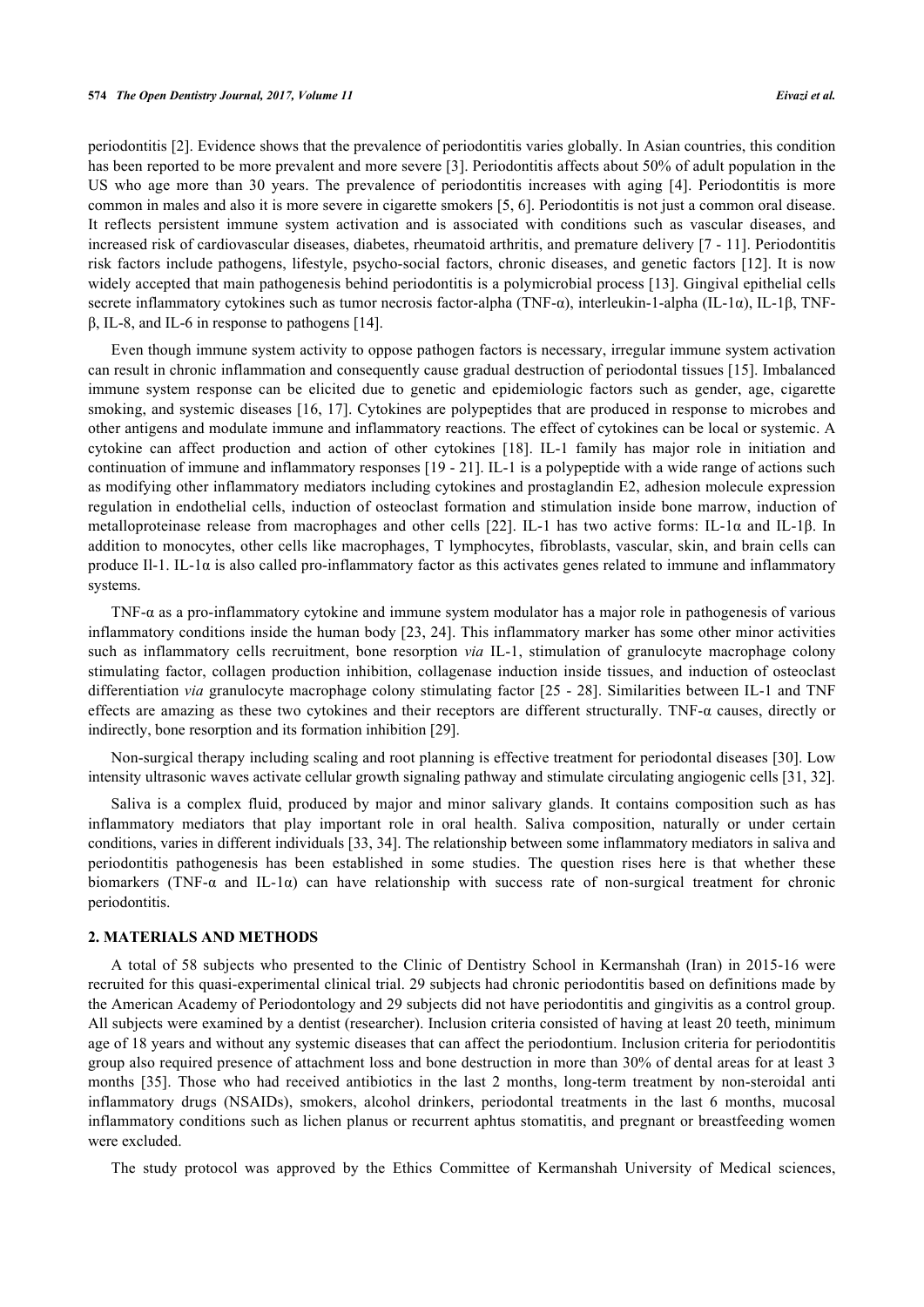Kermanshah, Iran (KUMS REC 1395.128). The study protocol was registered at the Iranian Registry of Clinical Trials (IRCT2016052825649N3).

Firstly, the patients were examined and if inclusion criteria were met, they were informed orally about the study objectives. If agreed to participate, written informed consent was obtained from the patient. Periodontal indices such as pocket depth, attachment loss, bleeding on probing, and the plaque index were documented by a dentist before and 30 days after scaling. The pocket depth (the distance between gingival sulcus base and its margin) was measured in four locations using the Williams probe. Attachment loss, which is the distance between cementoenamel junction and gingival sulcus base, was determined by standard technique. The O'Leary plaque index was also documented.

Before non-surgical therapy, 5 mL of non-stimulated saliva was collected in sterile tubes using the method that Navazesh described in 2014 [[36\]](#page-6-13). Saliva was collected when the patient was seated and head was slightly tilted forward with eyes open. It should be mentioned that the subjects were instructed not to chew gums, brush teeth, eating and drinking for one hour prior to collecting saliva samples. Also, participants washed their mouth for 2 minutes with normal saline prior to collecting saliva samples. The samples were stored at ice packages before transfer to the laboratory which was done up to 2 hours after getting the samples. The samples were centrifuged for 20 minutes at 2000-3000 rpm and after transfer to microtubes with cap were kept at - 20°C till ELISA test was done.

After collecting the primary sample, the patients underwent scaling and root planning and hygiene education. The scaling and root planning were done by ultrasonic device (WOODPECKER<sup>®</sup> made in china) by a dentist. The second salivary sample was collected one month after scaling by the same method described above. The periodontal indices were assessed once more. As a period of 1-2 weeks is usually required to allow the injuries occurred during scaling to be healed and epithelialized [\[37](#page-6-14)], periodontal examination and collection of salivary samples were done after 30 days to ensure periodontal condition has improved. Salivary TNF-α and IL-1α levels were measured by ELISA method using diagnostic kits manufactured by Hangzhou EASTBIOPHARM Co., Ltd. For measurement of the concentrations, ELISA kits for serum, blood, and saliva samples with sensitivity 1.25 ng/L for TNF-α and 0.54 pg/mL for IL-1α were used.

The subjects of the control group were selected considering they were compatible with regard to age and gender with the periodontitis group. The control group did not have periodontitis or any of the exclusion criteria. After getting written informed consent, non-stimulation salivary samples were collected in the control group with the same instructions described previously.

The analyses were done by the SPSS software for Windows (ver. 16.0). In order to determine the normal distribution of the data, the Shapiro-Wilk test was used. If the data had normal distribution, the independent sample t-test was used to compare the data between periodontitis and control groups. If the data did not have a normal distribution , the Mann-Whitney U test was used for this purpose. In order to compare the data before and after non-surgical therapy, the Wilcoxon test was applied. In order to determine the relationship between the variables, the Spearman's correlation test was used. The significance level was set at 0.05.

#### **3. RESULTS**

There were 13 males and 16 females in each group. Mean  $(\pm SD)$  ages of periodontitis and control groups were respectively 38.59 (±12.46) and 31.28 (±8.49) years. Comparison of periodontal clinical parameters in periodontitis group showed improvement after non-surgical treatment. Periodontal pocket depths before and after treatment were 2.4 (0.56) and 1.7 (1.65 to 2.11), respectively. Mean clinical attachment loss before treatment was 2.4 (0.92) which reached to 2.3 (1.7 to 2.7) after the treatment. Bleeding on probing was 2.9 (0.92) before therapy and reached to 15 (5.3 to 25) after treatment. Periodontal clinical index showed significant improvement after treatment (*P*< 0.001); (Table **[1](#page-2-0)**).

| <b>Variable</b> | BT                  | $\sim$                        | P value      |
|-----------------|---------------------|-------------------------------|--------------|
| $PD$ (mm)       | $2.39 \ (\pm 0.56)$ | $1.71(1.65 \text{ to } 2.11)$ | ${}_{0.001}$ |
| CAL (mm)        | $2.93 \ (\pm 0.92)$ | $2.3(1.7 \text{ to } 2.7)$    | ${}_{0.001}$ |
| BOP $(\%)$      | $45.5 (\pm 20.8)$   | 15 $(5.3 \text{ to } 25)$     | ${}_{0.001}$ |
| PI $(\% )$      | 85 (72 to 95)       | 53.7 $(\pm 23.5)$             | ${}_{0.001}$ |

<span id="page-2-0"></span>

|  |  |  | Table 1. Clinical parameters of periodontitis group before and after the therapy. |  |  |  |  |
|--|--|--|-----------------------------------------------------------------------------------|--|--|--|--|
|--|--|--|-----------------------------------------------------------------------------------|--|--|--|--|

Abbreviations: BT= before treatment; AT= after treatment, PD=pocket depths, CAL= clinical attachment loss, BOP= bleeding on probing, PD= periodontal index

Wilcoxon test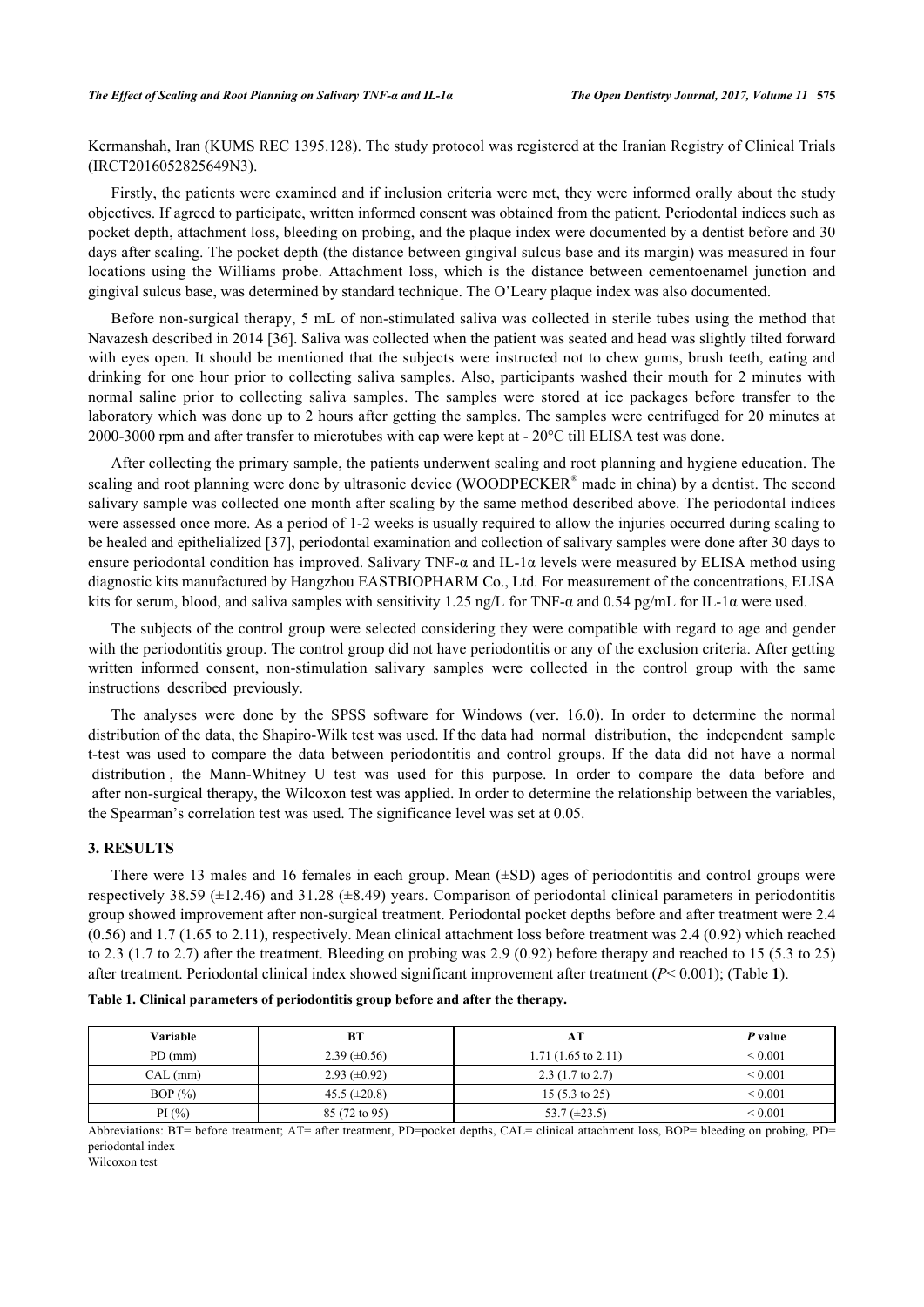#### **576** *The Open Dentistry Journal, 2017, Volume 11 Eivazi et al.*

Mean (SD) salivary TNF-α levels in periodontitis before and after the therapy and control group were 51.0 (17.7), 58.0 (15.33) and 72.4 (28.4) respectively. Comparison of mean TNF-α level between periodontitis and control groups before and after the treatment showed significant differences (*P*< 0.05). Salivary TNF-α concentration increased after the treatment, the change was statistically significant (*P*=0-02) (Table **[2](#page-3-0)**).

<span id="page-3-0"></span>**Table 2. Comparison between salivary TNF-α and IL-1α before and after treatment and control group.**

| P-Value3                                                                                                                                                              | P-Value2 | Control Group    | P-Value1 | After Treatment | <b>Before Treatment</b> |              |
|-----------------------------------------------------------------------------------------------------------------------------------------------------------------------|----------|------------------|----------|-----------------|-------------------------|--------------|
| $0.042**$                                                                                                                                                             | $0.002*$ | $72.4 \pm 28.4$  | $0.021*$ | $58.02\pm15.33$ | $51.06\pm17.77$         | $TNF-\alpha$ |
| $0.07**$                                                                                                                                                              | $0.002*$ | $97.54\pm 66.04$ | $0.056*$ | $65.67\pm38.31$ | $54.66\pm31.50$         | 10 - آ       |
| $P_V q _{\text{L}}=0$ comparison between before and after treatment $P_V q _{\text{L}}=0$ comparison between before treatment and control group $P_V q _{\text{L}}=0$ |          |                  |          |                 |                         |              |

comparison between before treatment and control group. *P*-Value3 comparison between after treatment and control group \*u man whitney test \*\*t-test

Mean (SD) salivary IL-1 $\alpha$  levels in periodontitis groups before and after the treatment and control group were 54.7 (31.5), 65.7 (38.31) and 97.5(66.04). Comparison of mean TNF-α level between periodontitis and control groups before and after the treatment showed significant differences (*P*< 0.05); Although, salivary IL-1α concentration increased after the treatment, the change was not statistically significant  $(p=0.056)$  (Table **[2](#page-3-0)**).

There was a negative relationship between TNF-α and IL-1α levels with pocket depth and attachment loss (Table **[3](#page-3-1)**).

<span id="page-3-1"></span>**Table 3. Correlation coefficient between PD and CAL with TNF-α and IL-1α levels.**

| <b>CAL</b> | PD       |            |               |
|------------|----------|------------|---------------|
| $-0.311$   | $-0/294$ | $R$ -value | TNF- $\alpha$ |
| 0.017      | 0.025    | $p$ -value |               |
| $-0.312$   | $-0.299$ | $R$ -value | IL-1 $\alpha$ |
| 0.017      | 0.023    | $p$ -value |               |

PD=pocket depths, CAL= clinical attachment loss

### **4. DISCUSSION**

TNF-α and IL-1α are two important cytokines in immune and inflammatory responses of the body. Bacterial lipopolysaccharides stimulate cellular receptors. After the ligation, intracellular messenger is activated and results in TNF and IL gene expression and some other cytokines. This process is the start of host response to pathogenic factors. Although destructive effects of these factors in inflammatory conditions have been reported in some studies, the beneficial and modifying effects of these factors in defense system of the host should not be underestimated. Comparison of clinical parameters such as PD, CAL, and BOP before and after scaling and root planning showed that all these items improved significantly. The results showed that salivary TNF- $\alpha$  level was lower in periodontitis group compared to control group. Non-surgical therapy (scaling and root planning) and omission of pathogenic factors resulted in increase in salivary TNF-α level and improvement in clinical indices such as pocket depth, attachment loss, and bleeding on probing. The result of study by Geng [[38\]](#page-6-15) and Rai [\[39](#page-6-16)] showed that TNF-α can be a biomarker for periodontal disease. However, in these two cross-sectional studies, higher level of TNF-α was reported in disease group compared to healthy group. In Rai study, patients with different types of periodontitis were studied. Here, we only included patients with chronic periodontitis to have more reliable results and this group was compared to gendermatched healthy group as control group. Similar to our result, in Ulker [[40](#page-6-17)], Ng [[41\]](#page-6-18), and Aurer [[42](#page-7-0)] studies, patients with periodontal disease were reported to have lower level of TNF-α.

In Aurer study on different groups including chronic periodontitis patients, healthy group, and patients with tooth loss showed that in addition to TNF- $\alpha$ , salivary levels of other inflammatory factors such as C3, CRP, and  $\alpha$ -2M were lower in periodontitis group compared to other groups. The reduced levels of inflammatory proteins show that in such chronic inflammatory diseases, host immune response has been decreased [\[43](#page-7-1), [44](#page-7-2)].

In addition to the mentioned studies, Shy [[30\]](#page-6-7) study reported increase in TNF-α level after non-surgical treatment and improvement in clinical indices. Despite common belief that periodontal pathogens cause progressive destruction of periodontal tissue *via* severe immune response induction, some *in vitro* studies showed that periodontal pathogens, compared to non-pathogenic factors, cause lower level of inflammatory cytokines induction [\[45](#page-7-3) - [50\]](#page-7-4). *In vitro* study by Dickinson showed that Porphyromonas gingivalis which is usually seen in severe and chronic periodontitis has high potential to invade several epithelial layers but does not stimulate pro-inflammatory cytokines production. Streptococcus gordonii, which is dominantly existent on epithelial surface, causes continuous secretion of cytokines and controls over growth of other bacteria [[45\]](#page-7-3).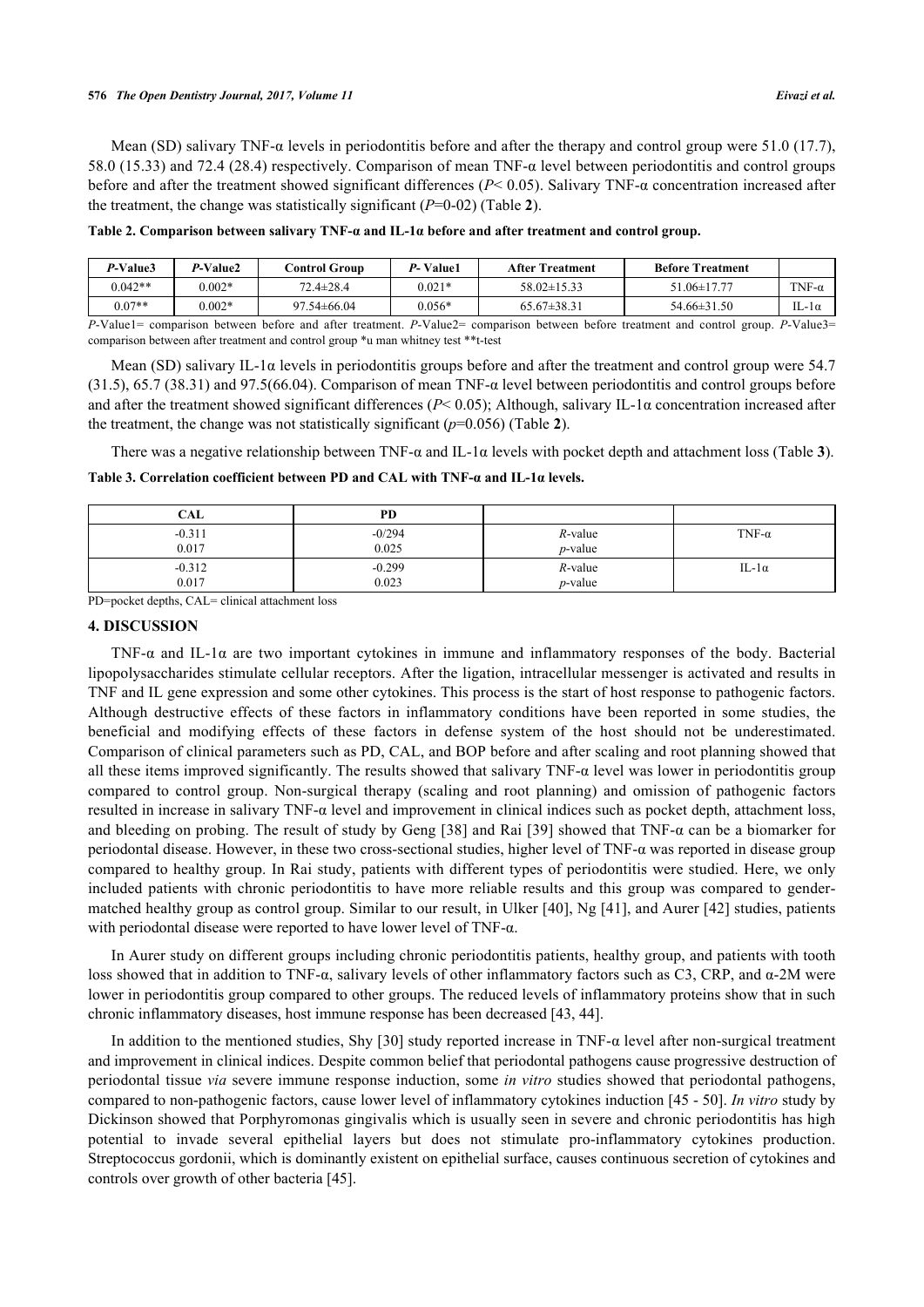The results obtained here are in contradiction with studies by Sexton [[51\]](#page-7-5), Ebersole [\[52](#page-7-6)], Yousefimanesh [\[53\]](#page-7-7), Gursoy [[54\]](#page-7-8), and Reis [[55\]](#page-7-9). They reported TNF- $\alpha$  concentration was not affected by non-surgical therapy. In Sexton and Ebersole studies, being a smoker was not among exclusion criteria. But, cigarette smoking can affect TNF-α level in gingival sulcus and saliva.

The controversies seen between studies can be due to several factors including difference in type and severity of periodontal disease, age of the subjects, salivary sample or gingival sulcus sample, the temperature at which the samples were stores, storage time before laboratory assay, and centrifuge setting. In some studies (Ebersole and Sexton studies), Multiplex ELISA method was applied.

The current results showed that salivary IL-1 $\alpha$  level was statistically different between periodontitis and control group. In fact, salivary level of this factor was higher in control group. With scaling, salivary IL-1α increased and approached to the control group, but this was not statistically different.

Shy study reported that salivary IL-1 $\alpha$  level increased in patients who responded to treatment [\[30](#page-6-7)]. In Front study, IL-1α level showed a decrease by 51% after treatment. In this study, no control group was included [\[56](#page-7-10)]. The difference between the results of the mentioned study and our results can be due to difference in the time when the second sample was collected. In Front study, the second sample was obtained 10 to 14 weeks after therapy. The results of Reis study also showed that IL-1 $\alpha$  level increased significantly after treatment. However, Reis showed significant decrease in IL-1α level obtained from gingival sulcus [\[55](#page-7-9)]. This difference in the kind of mouth fluid samples can be another factor justifying the difference observed between studies. Saliva is a combination of secretions from the salivary glands, the gingival sulcus fluid, and oral cavity cells. Studying pro-inflammatory factors concentration in salivary samples exhibit results which are in contrast to common belief about the role that the immune system and inflammatory markers in progression of periodontal tissue destruction.

#### **CONCLUSION**

According to the obtained findings, salivary TNF-α and IL-1α levels were lower in patients with chronic periodontitis in comparison to control group. There was a significant association between these two factors and pocket depth and attachment loss. So, treatment of periodontal disease increased the salivary levels of these two markers.

#### **SUGGESTION**

Regarding the differences existing between designs of studies like the method of saliva collection or the gingival sulcus fluid, temperature and time of storage of samples until ELISA is performed, and centrifuge settings, we recommend a standard method for future studies. If standard and uniform method is done, comparisons between studies can be done. We suggest conducting studies with larger sample sizes and different follow-up times to achieve more general results.

## **ETHICS APPROVAL AND CONSENT TO PARTICIPATE**

The study protocol was approved by the Ethics Committee of Kermanshah University of Medical sciences, Kermanshah, Iran (KUMS REC 1395.128). The study protocol was registered at the Iranian Registry of Clinical Trials (IRCT2016052825649N3).

#### **HUMAN AND ANIMAL RIGHTS**

The reported experiments in accordance with the ethical standards of the committee responsible for human experimentation (institutional and national), and with the Helsinki Declaration of 1975, as revised in 2008 (http://www.wma.net/en/20activities/10ethics/10helsinki/).

#### **CONSENT FOR PUBLICATION**

Not applicable.

## **CONFLICT OF INTEREST**

The authors declare no conflict of interest, financial or otherwise.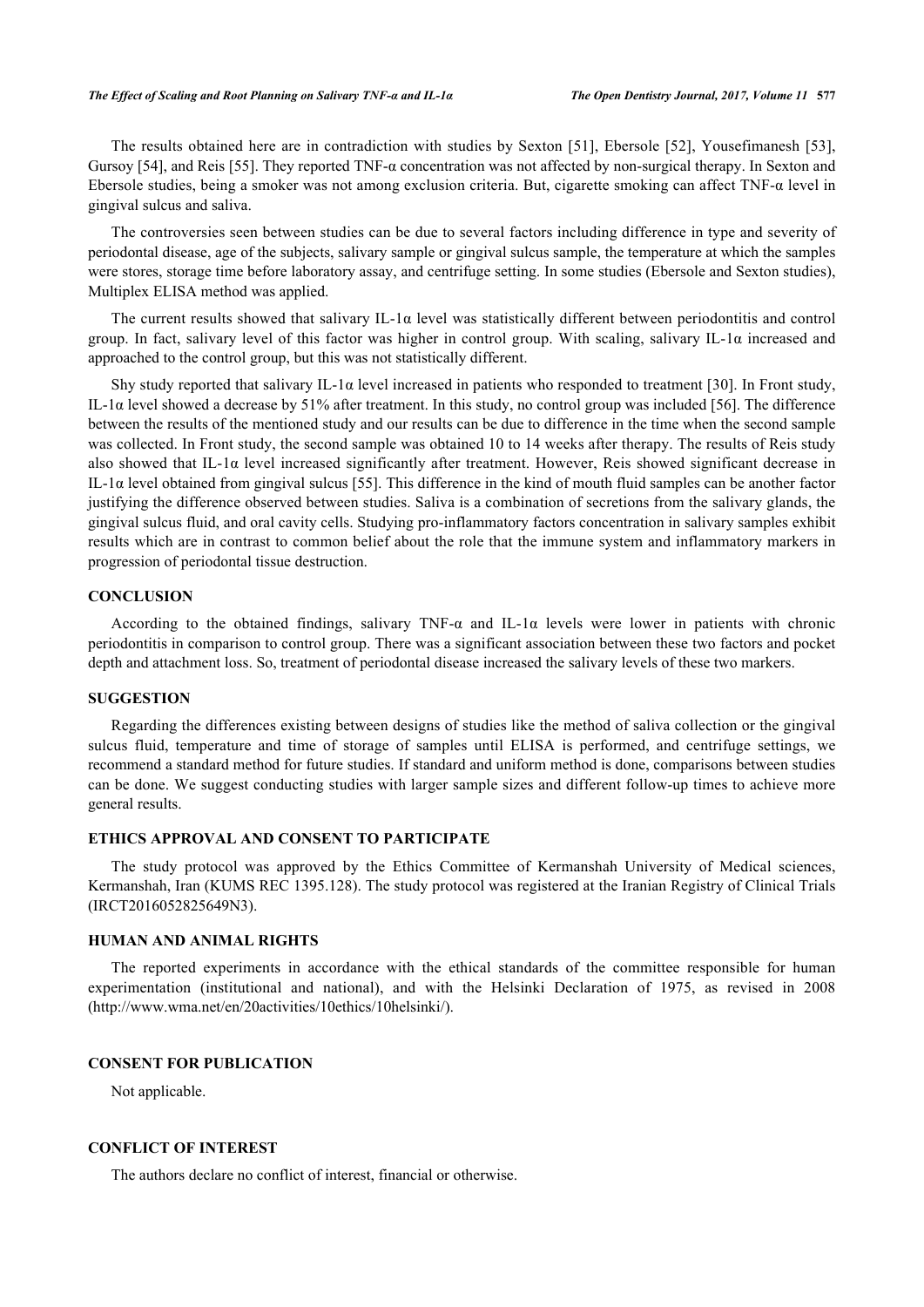#### **ACKNOWLEDGEMENTS**

We take this opportunity to express gratitude to all of the patients for their participation in this research. The presented article is the result of a dissertation to get doctorate degree in dentistry at Kermanshah University of Medical Sciences, Kermanshah, Iran.

## **REFERENCES**

- <span id="page-5-0"></span>[1] Cafiero C, Matarasso M, Marenzi G, Iorio Siciliano V, Bellia L, Sammartino G. Periodontal care as a fundamental step for an active and healthy ageing. Scientific World J 2013; 1-7. [\[http://dx.doi.org/10.1155/2013/127905](http://dx.doi.org/10.1155/2013/127905)]
- <span id="page-5-1"></span>[2] Ji S, Choi YS, Choi Y. Bacterial invasion and persistence: Critical events in the pathogenesis of periodontitis. J Periodontal Res 2015; 50(5): 570-85.

[\[http://dx.doi.org/10.1111/jre.12248](http://dx.doi.org/10.1111/jre.12248)] [PMID: [25487426\]](http://www.ncbi.nlm.nih.gov/pubmed/25487426)

- <span id="page-5-2"></span>[3] Corbet EF, Zee KY, Lo EC. Periodontal diseases in Asia and Oceania. Periodontol 2000 2002; 29(1): 122-52. [\[http://dx.doi.org/10.1034/j.1600-0757.2002.290107.x\]](http://dx.doi.org/10.1034/j.1600-0757.2002.290107.x) [PMID: [12102706](http://www.ncbi.nlm.nih.gov/pubmed/12102706)]
- <span id="page-5-3"></span>[4] Lang NP, Suvan JE, Tonetti MS. Risk factor assessment tools for the prevention of periodontitis progression. A systematic review. J Clin Periodontol 2015; 42(S16)(Suppl. 16): S59-70. [\[http://dx.doi.org/10.1111/jcpe.12350](http://dx.doi.org/10.1111/jcpe.12350)] [PMID: [25496279\]](http://www.ncbi.nlm.nih.gov/pubmed/25496279)
- <span id="page-5-4"></span>[5] Lawrence HP, Thomson WM, Broadbent JM, Poulton R. Oral health-related quality of life in a birth cohort of 32-years olds. Community Dent Oral Epidemiol 2008; 36(4): 305-16. [\[http://dx.doi.org/10.1111/j.1600-0528.2007.00395.x\]](http://dx.doi.org/10.1111/j.1600-0528.2007.00395.x) [PMID: [18650957](http://www.ncbi.nlm.nih.gov/pubmed/18650957)]
- <span id="page-5-5"></span>[6] Lopes MW, Gusmão ES, de Vasconcelos Alves R, Cimões R. The impact of chronic periodontitis on quality of life in Brazilian subjects. Acta Stomatol Croat 2009; 43(2): 89-98.
- <span id="page-5-6"></span>[7] Genco RJ, Van Dyke TE. Prevention: Reducing the risk of CVD in patients with periodontitis. Nat Rev Cardiol 2010; 7(9): 479-80. [\[http://dx.doi.org/10.1038/nrcardio.2010.120](http://dx.doi.org/10.1038/nrcardio.2010.120)] [PMID: [20725103](http://www.ncbi.nlm.nih.gov/pubmed/20725103)]
- [8] Kebschull M, Demmer RT, Papapanou PN. Gum bug, leave my heart alone!: Epidemiologic and mechanistic evidence linking periodontal infections and atherosclerosis. J Dent Res 2010; 89(9): 879-902. [\[http://dx.doi.org/10.1177/0022034510375281\]](http://dx.doi.org/10.1177/0022034510375281) [PMID: [20639510](http://www.ncbi.nlm.nih.gov/pubmed/20639510)]
- [9] Lalla E, Papapanou PN. Diabetes mellitus and periodontitis: A tale of two common interrelated diseases. Nat Rev Endocrinol 2011; 7(12): 738-48.

[\[http://dx.doi.org/10.1038/nrendo.2011.106](http://dx.doi.org/10.1038/nrendo.2011.106)] [PMID: [21709707\]](http://www.ncbi.nlm.nih.gov/pubmed/21709707)

- [10] Lundberg K, Wegner N, Yucel-Lindberg T, Venables PJ. Periodontitis in RA-the citrullinated enolase connection. Nat Rev Rheumatol 2010; 6(12): 727-30. [\[http://dx.doi.org/10.1038/nrrheum.2010.139\]](http://dx.doi.org/10.1038/nrrheum.2010.139) [PMID: [20820197](http://www.ncbi.nlm.nih.gov/pubmed/20820197)]
	-
- <span id="page-5-7"></span>[11] Madianos PN, Bobetsis YA, Offenbacher S. Adverse pregnancy outcomes (APOs) and periodontal disease: Pathogenic mechanisms. J Clin Periodontol 2013; 40(4)(Suppl. 14): S170-80. [PMID: [23627327\]](http://www.ncbi.nlm.nih.gov/pubmed/23627327)
- <span id="page-5-8"></span>[12] Genco RJ, Borgnakke WS. Risk factors for periodontal disease. Periodontol 2000 2013; 62(1): 59-94. [\[http://dx.doi.org/10.1111/j.1600-0757.2012.00457.x\]](http://dx.doi.org/10.1111/j.1600-0757.2012.00457.x) [PMID: [23574464](http://www.ncbi.nlm.nih.gov/pubmed/23574464)]
- <span id="page-5-9"></span>[13] Hajishengallis G, Lamont RJ. Beyond the red complex and into more complexity: The polymicrobial synergy and dysbiosis (PSD) model of periodontal disease etiology. Mol Oral Microbiol 2012; 27(6): 409-19. [\[http://dx.doi.org/10.1111/j.2041-1014.2012.00663.x\]](http://dx.doi.org/10.1111/j.2041-1014.2012.00663.x) [PMID: [23134607](http://www.ncbi.nlm.nih.gov/pubmed/23134607)]
- <span id="page-5-10"></span>[14] Ji S, Choi Y. Innate immune response to oral bacteria and the immune evasive characteristics of periodontal pathogens. J Periodontal Implant Sci 2013; 43(1): 3-11.
- [\[http://dx.doi.org/10.5051/jpis.2013.43.1.3](http://dx.doi.org/10.5051/jpis.2013.43.1.3)] [PMID: [23507986\]](http://www.ncbi.nlm.nih.gov/pubmed/23507986)
- <span id="page-5-11"></span>[15] Hajishengallis G. Immunomicrobial pathogenesis of periodontitis: Keystones, pathobionts, and host response. Trends Immunol 2014; 35(1): 3-11.

[\[http://dx.doi.org/10.1016/j.it.2013.09.001](http://dx.doi.org/10.1016/j.it.2013.09.001)] [PMID: [24269668](http://www.ncbi.nlm.nih.gov/pubmed/24269668)]

- <span id="page-5-12"></span>[16] Pihlstrom BL, Michalowicz BS, Johnson NW. Periodontal diseases. Lancet 2005; 366(9499): 1809-20. [\[http://dx.doi.org/10.1016/S0140-6736\(05\)67728-8\]](http://dx.doi.org/10.1016/S0140-6736(05)67728-8) [PMID: [16298220](http://www.ncbi.nlm.nih.gov/pubmed/16298220)]
- <span id="page-5-13"></span>[17] Preshaw PM, Taylor JJ. How has research into cytokine interactions and their role in driving immune responses impacted our understanding of periodontitis. J Clin Periodontol 2011; 38(s11)(Suppl. 11): 60-84. [\[http://dx.doi.org/10.1111/j.1600-051X.2010.01671.x](http://dx.doi.org/10.1111/j.1600-051X.2010.01671.x)] [PMID: [21323705](http://www.ncbi.nlm.nih.gov/pubmed/21323705)]
- <span id="page-5-14"></span>[18] Abbas AK, Lichtman AH, Pillai S. Cellular and molecular immunology. 8<sup>th</sup> ed. Elsevier Health Sci 2014; p. 544.
- <span id="page-5-15"></span>[19] Arend WP, Palmer G, Gabay C. IL-1, IL-18, and IL-33 families of cytokines. Immunol Rev 2008; 223(1): 20-38. [\[http://dx.doi.org/10.1111/j.1600-065X.2008.00624.x](http://dx.doi.org/10.1111/j.1600-065X.2008.00624.x)] [PMID: [18613828](http://www.ncbi.nlm.nih.gov/pubmed/18613828)]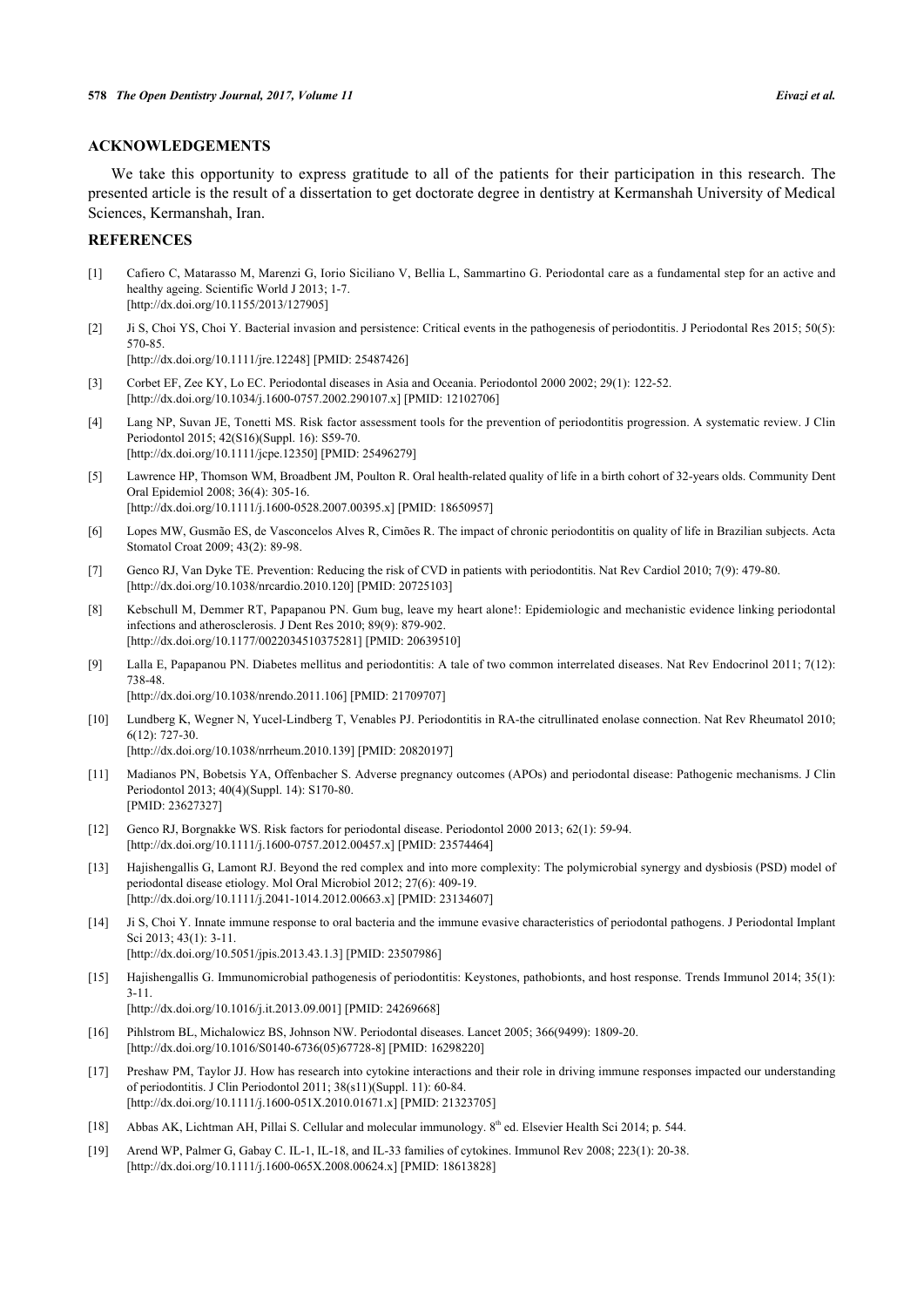- [20] Barksby HE, Lea SR, Preshaw PM, Taylor JJ. The expanding family of interleukin-1 cytokines and their role in destructive inflammatory disorders. Clin Exp Immunol 2007; 149(2): 217-25. [\[http://dx.doi.org/10.1111/j.1365-2249.2007.03441.x\]](http://dx.doi.org/10.1111/j.1365-2249.2007.03441.x) [PMID: [17590166](http://www.ncbi.nlm.nih.gov/pubmed/17590166)]
- <span id="page-6-0"></span>[21] Sims JE, Smith DE. The IL-1 family: Regulators of immunity. Nat Rev Immunol 2010; 10(2): 89-102. [\[http://dx.doi.org/10.1038/nri2691\]](http://dx.doi.org/10.1038/nri2691) [PMID: [20081871](http://www.ncbi.nlm.nih.gov/pubmed/20081871)]
- <span id="page-6-1"></span>[22] Petropoulos G, McKay IJ, Hughes FJ. The association between neutrophil numbers and interleukin-1α concentrations in gingival crevicular fluid of smokers and non-smokers with periodontal disease. J Clin Periodontol 2004; 31(5): 390-5. [\[http://dx.doi.org/10.1111/j.1600-051x.2004.00489.x\]](http://dx.doi.org/10.1111/j.1600-051x.2004.00489.x) [PMID: [15086622](http://www.ncbi.nlm.nih.gov/pubmed/15086622)]
- <span id="page-6-2"></span>[23] Bartold PM, Marshall RI, Haynes DR. Periodontitis and rheumatoid arthritis: a review. J Periodontol 2005; 76(11)(Suppl.): 2066-74. [\[http://dx.doi.org/10.1902/jop.2005.76.11-S.2066](http://dx.doi.org/10.1902/jop.2005.76.11-S.2066)] [PMID: [16277578\]](http://www.ncbi.nlm.nih.gov/pubmed/16277578)
- <span id="page-6-3"></span>[24] Haynes DR. Bone lysis and inflammation. Inflamm Res 2004; 53(11): 596-600. [\[http://dx.doi.org/10.1007/s00011-004-1303-z](http://dx.doi.org/10.1007/s00011-004-1303-z)] [PMID: [15693607](http://www.ncbi.nlm.nih.gov/pubmed/15693607)]
- <span id="page-6-4"></span>[25] Azuma Y, Kaji K, Katogi R, Takeshita S, Kudo A. Tumor necrosis factor-α induces differentiation of and bone resorption by osteoclasts. J Biol Chem 2000; 275(7): 4858-64. [\[http://dx.doi.org/10.1074/jbc.275.7.4858\]](http://dx.doi.org/10.1074/jbc.275.7.4858) [PMID: [10671521](http://www.ncbi.nlm.nih.gov/pubmed/10671521)]
- [26] Bertolini DR, Nedwin GE, Bringman TS, Smith DD, Mundy GR. Stimulation of bone resorption and inhibition of bone formation *in vitro* by human tumour necrosis factors. Nature 1986; 319(6053): 516-8. [\[http://dx.doi.org/10.1038/319516a0](http://dx.doi.org/10.1038/319516a0)] [PMID: [3511389\]](http://www.ncbi.nlm.nih.gov/pubmed/3511389)
- [27] Katagiri T, Takahashi N. Regulatory mechanisms of osteoblast and osteoclast differentiation. Oral Dis 2002; 8(3): 147-59. [\[http://dx.doi.org/10.1034/j.1601-0825.2002.01829.x\]](http://dx.doi.org/10.1034/j.1601-0825.2002.01829.x) [PMID: [12108759](http://www.ncbi.nlm.nih.gov/pubmed/12108759)]
- <span id="page-6-5"></span>[28] Kobayashi K, Takahashi N, Jimi E, *et al.* Tumor necrosis factor α stimulates osteoclast differentiation by a mechanism independent of the ODF/RANKL-RANK interaction. J Exp Med 2000; 191(2): 275-86. [\[http://dx.doi.org/10.1084/jem.191.2.275\]](http://dx.doi.org/10.1084/jem.191.2.275) [PMID: [10637272](http://www.ncbi.nlm.nih.gov/pubmed/10637272)]
- <span id="page-6-6"></span>[29] Zhang G-Y, Yu Z-H, Zhang X-H, Du J-D, Yang Q, He F-D. Influence of TGF-β\_1 on proliferation and differentiation of HPDLFs *in vitro*. Shandong Med J 2008; 48(21)
- <span id="page-6-7"></span>[30] Shyu K-G, Choy C-S, Wang DC-L, *et al.* Change of scaling-induced proinflammatory cytokine on the clinical efficacy of periodontitis treatment 2015. [\[http://dx.doi.org/10.1155/2015/289647](http://dx.doi.org/10.1155/2015/289647)]
- <span id="page-6-8"></span>[31] Takeuchi R, Ryo A, Komitsu N, *et al.* Low-intensity pulsed ultrasound activates the phosphatidylinositol 3 kinase/Akt pathway and stimulates the growth of chondrocytes in three-dimensional cultures: a basic science study. Arthritis Res Ther 2008; 10(4): R77. [\[http://dx.doi.org/10.1186/ar2451](http://dx.doi.org/10.1186/ar2451)] [PMID: [18616830\]](http://www.ncbi.nlm.nih.gov/pubmed/18616830)
- <span id="page-6-9"></span>[32] Toyama Y, Sasaki K, Tachibana K, *et al.* Ultrasound stimulation restores impaired neovascularization-related capacities of human circulating angiogenic cells. Cardiovasc Res 2012; 95(4): 448-59. [\[http://dx.doi.org/10.1093/cvr/cvs173\]](http://dx.doi.org/10.1093/cvr/cvs173) [PMID: [22641844](http://www.ncbi.nlm.nih.gov/pubmed/22641844)]
- <span id="page-6-10"></span>[33] Abdolsamadi HR, Rezaei F, Goodarzi MT, *et al.* Comparison of salivary nitric oxide and epidermal growth factor level between diabetic patients and healthy individuals. Int J Diabetes Dev Ctries 2015; 35(3): 477-82. [\[http://dx.doi.org/10.1007/s13410-014-0207-x\]](http://dx.doi.org/10.1007/s13410-014-0207-x)
- <span id="page-6-11"></span>[34] Rahmani M, Ghorchi V, Rezaei F, Vaisi-Raygani A. Evaluation of Total Antioxidant Capacity of Saliva in High School Students. Glob J Health Sci 2015; 8(4): 89-94. [\[http://dx.doi.org/10.5539/gjhs.v8n4p89](http://dx.doi.org/10.5539/gjhs.v8n4p89)] [PMID: [26573023\]](http://www.ncbi.nlm.nih.gov/pubmed/26573023)
- <span id="page-6-12"></span>[35] Armitage GC. Development of a classification system for periodontal diseases and conditions. Ann Periodontol 1999; 4(1): 1-6. [\[http://dx.doi.org/10.1902/annals.1999.4.1.1](http://dx.doi.org/10.1902/annals.1999.4.1.1)] [PMID: [10863370\]](http://www.ncbi.nlm.nih.gov/pubmed/10863370)
- <span id="page-6-13"></span>[36] Navazesh M. Methods for collecting saliva. Ann N Y Acad Sci 1993; 694(1): 72-7. [\[http://dx.doi.org/10.1111/j.1749-6632.1993.tb18343.x\]](http://dx.doi.org/10.1111/j.1749-6632.1993.tb18343.x) [PMID: [8215087](http://www.ncbi.nlm.nih.gov/pubmed/8215087)]
- <span id="page-6-14"></span>[37] Stahl SS, Weiner JM, Benjamin S, Yamada L. Soft tissue healing following curettage and root planing. J Periodontol 1971; 42(11): 678-84. [\[http://dx.doi.org/10.1902/jop.1971.42.11.678](http://dx.doi.org/10.1902/jop.1971.42.11.678)] [PMID: [5288562\]](http://www.ncbi.nlm.nih.gov/pubmed/5288562)
- <span id="page-6-15"></span>[38] Geng W-y, Ying-Hui T, Sheng-Gen S. Expression of IL-6 and TNF-α activities in saliva of chronic periodontitic patients. Yati Yasui Yazhoubingxue Zazhi 2009; 5: 11.
- <span id="page-6-16"></span>[39] Rai B. Salivary levels of tumor necrosis factor-alpha in periodontitis. Adv Med Dent Sci 2008; pp. 40-2.
- <span id="page-6-17"></span>[40] Ülker AE, Tulunoglu O, Özmeric N, Can M, Demirtas S. The evaluation of cystatin C, IL-1β, and TNF-α levels in total saliva and gingival crevicular fluid from 11- to 16-year-old children. J Periodontol 2008; 79(5): 854-60. [\[http://dx.doi.org/10.1902/jop.2008.070422](http://dx.doi.org/10.1902/jop.2008.070422)] [PMID: [18454664\]](http://www.ncbi.nlm.nih.gov/pubmed/18454664)
- <span id="page-6-18"></span>[41] Ng PY, Donley M, Hausmann E, Hutson AD, Rossomando EF, Scannapieco FA. Candidate salivary biomarkers associated with alveolar bone loss: cross-sectional and *in vitro* studies. FEMS Immunol Med Microbiol 2007; 49(2): 252-60. [\[http://dx.doi.org/10.1111/j.1574-695X.2006.00187.x](http://dx.doi.org/10.1111/j.1574-695X.2006.00187.x)] [PMID: [17328758](http://www.ncbi.nlm.nih.gov/pubmed/17328758)]